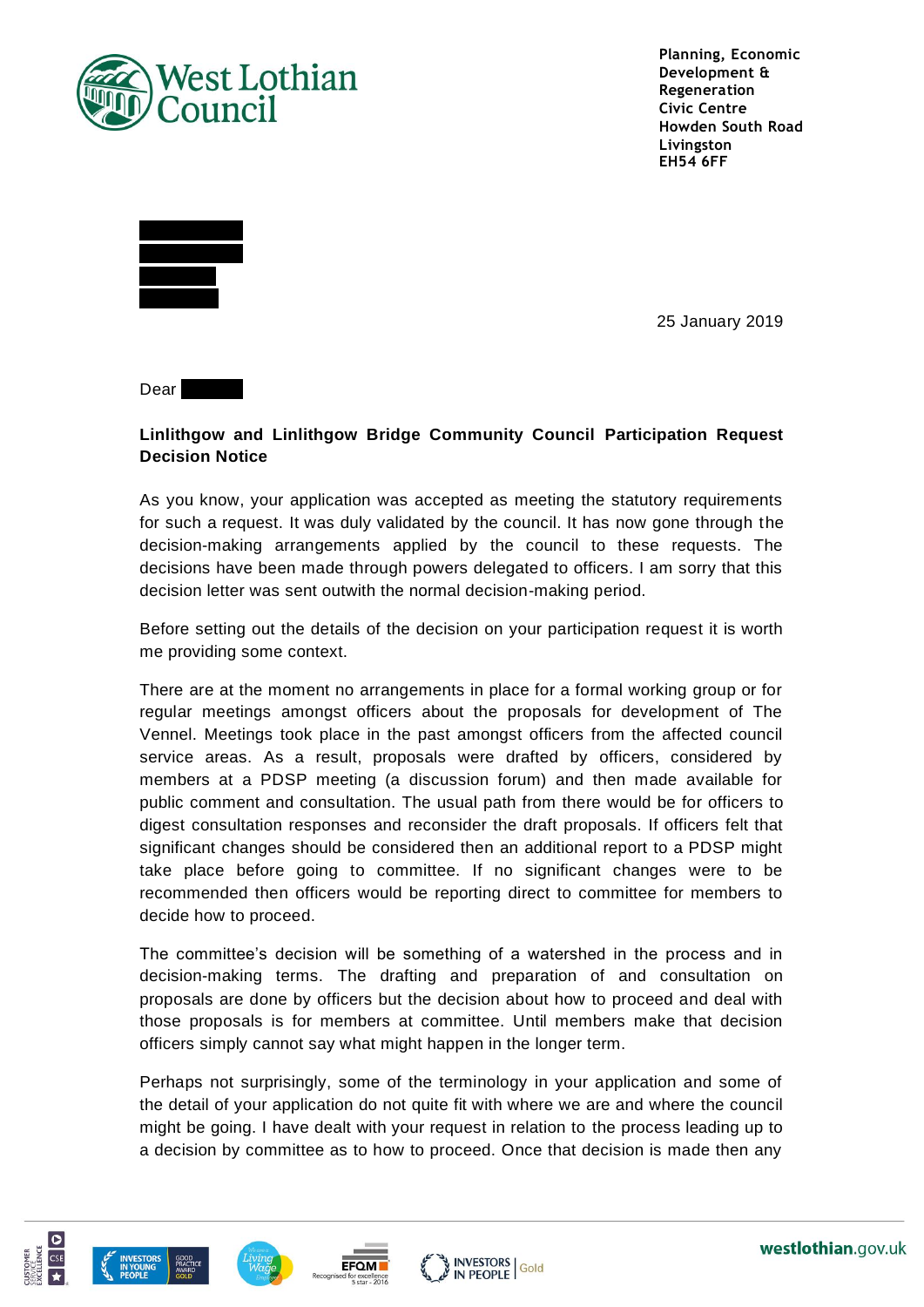future or further participation can be looked at again, although I would hope that any further involvement can be managed without a formal participation request.

I have therefore looked at your application as a request to participate in the process leading up to a decision by elected members as to how the council should proceed in relation to the draft proposals prepared by officers. That participation would be aimed at producing recommendations to members and a decision that is improved by the community council's involvement and reflection of residents' wishes and needs.

In relation to the statutory criteria for assessment I consider that there is the potential for improvements to the identified outcome in relation to economic development, regeneration, and environmental well-being. I also considered that the community council's involvement in representing the community's expressed wishes would be valuable to the process leading up to the decision to be made by elected members.

The council therefore agrees to the participation request.

The proposed participation process is as follows:-

- 1. At least one meeting between council officers and the designated representatives of the community council will take place to consider and discuss the community council's response to the council consultation on its draft proposals.
- 2. If judged appropriate further meetings may take place by agreement of the council and the community council.
- 3. Officers will produce a note summarising their views on the community council's proposals and the outcome of the meeting(s) held and the community council will have the opportunity to produce a response.
- 4. Officers will report again to a PDSP meeting. The PDSP report will include the community council's response to the consultation and the note and response referred to in paragraph 3.
- 5. Officers will ensure the community council is aware of the date of the PDSP meeting and is provided with a copy of the report when it is issued to PDSP members.
- 6. Officers will suggest to the PDSP Chair that an invitation is made to the community council to attend the PDSP meeting and take part in the discussion of the officers' report. Officers cannot however guarantee that participation will be permitted, that is a decision for members.
- 7. The resulting committee report will include the note and response referred to in paragraph 3, as well as a note of the PDSP discussion.
- 8. Officers will ensure the community council is aware of the date of the committee meeting and is provided with a copy of the report when it is issued to committee members.
- 9. Officers will ensure that the community council is reminded of its right to request to attend the committee meeting through a deputation request. As with the PDSP stage, officers cannot however guarantee that participation will be permitted, that is a decision for members.
- 10. Once committee has decided how to proceed, officers will revisit the participation request and process and will discuss with the community council